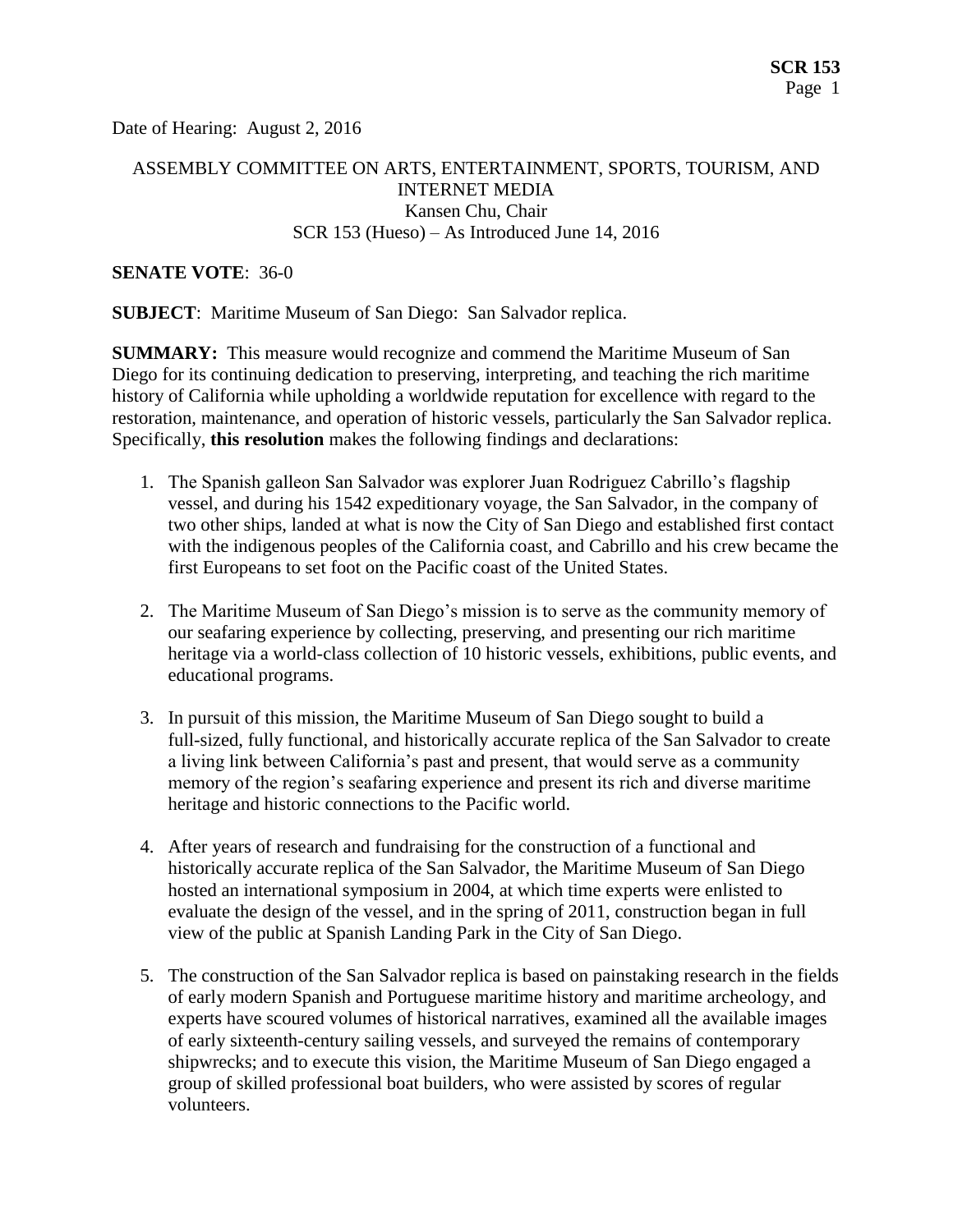- 6. Most of the labor was performed by volunteers who believed they could learn to build a ship and almost 500 volunteers from around the world devoted their time, energy, and talents to building the ship.
- 7. On September 4, 2015, during the Festival of Sail, the San Salvador replica was commissioned.
- 8. The San Salvador replica will function as the origin symbol ship for California and commemorate the voyage of the original San Salvador which, through its voyage into the unknown parts of the ocean, provided vital geographic, climatic, and oceanographic information on the Pacific Ocean.
- 9. Beginning in the fall of 2016, as an operational vessel, the San Salvador replica will be used in Cabrillo discovery reenactments and outreach voyages to other ports and the museum will partner with other educational facilities and museums, and the ship's presence will also enable the Maritime Museum of San Diego to implement a teacher training institute, where teachers can attend California standards-based seminars on the discovery of the western coast and the age of exploration.
- 10. The vessel's maiden voyage will be known as the San Salvador Pacific Heritage Tour and will travel from San Diego to other California ports of call in Ventura, Monterey, San Francisco, Vallejo, Jack London Square, Old Sacramento, Morro Bay, and the Channel Islands.
- 11. The mission of the San Salvador replica is to embody our community origin story by presenting the life and times of Juan Rodriguez Cabrillo, the historic voyage of the San Salvador, our place in the beginnings of the modern world, and first contact between Europeans and Native American peoples of the west coast of North America.

## **FISCAL EFFECT**: None.

**COMMENTS**: Author's statement and support. According to the author, "After 20 years of planning and 5 years of construction, the Maritime Museum of San Diego launched a seaworthy replica of Juan Rodriguez Cabrillo's flagship, the San Salvador. The San Salvador replica will serve as an educational platform to educate Californians on the first European exploration of the California coast. This measure commemorates the Maritime museum of San Diego for constructing and operating the San Salvador replica."

According to the Maritime Museum of San Diego, "As caretakers of the rich maritime history of the community and region, the Maritime Museum of San Diego is acutely sensitive to the historic relationship between the sea and human society. The Museum has several ships, many exhibits and provides many educational programs to area children."

This resolution is supported by the American Federation of State, County and Municipal Employees (AFSCME), who state "AFSCME supports this resolution because it recognizes and commends the maritime museum of San Diego for its continuing dedication to preserving, interpreting, and teaching the rich maritime history of California while upholding a worldwide reputation for excellence with regard to the restoration, maintenance, and operation of historic vessels, particularly the San Salvador replica that will soon set sail."